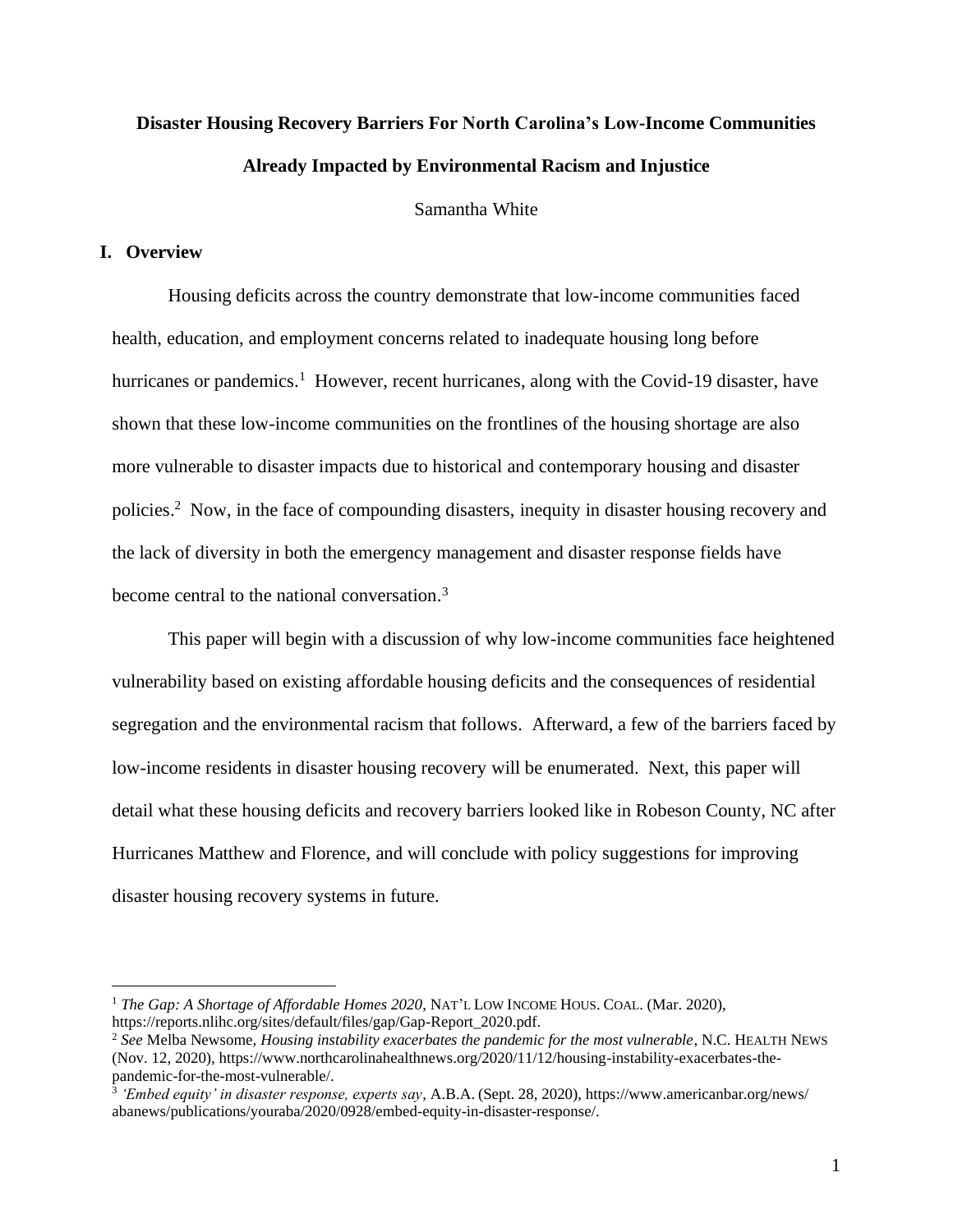### **II. Vulnerability in instability - affordable housing deficits and residential segregation**

Almost a million middle-income renters are cost burdened when it comes to housing – meaning they are spending over a third of their monthly income on housing alone – while those below the middle-income threshold number almost twenty million.<sup>4</sup> These low-income communities face not only a severe lack of affordable, adequate housing<sup>5</sup>, but are also confronted with the reality that paying the monthly rent could mean not paying for necessary food or healthcare.<sup>6</sup> Accordingly, not a single state "has an adequate supply of affordable and available homes for extremely low-income renters"<sup>7</sup>, and therein lies a central frustration of disaster housing recovery: housing that did not exist pre-disaster, is difficult to recover post-disaster.

In North Carolina, a state following the trend with over twenty-five percent of residents paying more than a third of their income for housing, there is a deficit of almost 200,000 available, affordable homes for extremely low-income renters.<sup>8</sup> The increasing housing deficit in NC is partly thanks to housing prices driven up by a surge in population, with no thanks to stagnant wages and a dearth of funding sources.<sup>9</sup> Moreover, local governments in NC are legally unable to compel developers to include affordable housing in development plans<sup>10</sup> thanks to cases like *Lanvale Properties, LLC v. County of Cabarrus*<sup>11</sup> and state statutes that limit the

<sup>5</sup> Sarah Saadian Mickelson et al., *Fixing America's Broken Disaster Housing Recovery System, Part One: Barriers to a Complete and Equitable Recovery*, NAT'L LOW INCOME HOUS. COAL. (2020),

https://nlihc.org/sites/default/files/Fixing-Americas-Broken-Disaster-Housing-Recovery-System\_P1.pdf <sup>6</sup> *The Gap*, *supra* note 1.

7 *Id.*

<sup>4</sup> *The Gap*, *supra* note 1.

<sup>8</sup> Clayton Henkel, *Monday numbers: A closer look at North Carolina's affordable housing crisis*, NC POL'Y WATCH (Aug. 12, 2019), http://www.ncpolicywatch.com/2019/08/12/monday-numbers-a-closer-look-at-north-carolinasaffordable-housing-crisis/.

<sup>9</sup> *See* Ely Portillo, *Affordable housing seems like an intractable problem. Can these new strategies help?*, CHARLOTTE OBSERVER (Sept. 14, 2017, 07:31 AM), https://www.charlotteobserver.com/news/business/bizcolumns-blogs/development/article173113096.html.

 $10 \, \text{Id}$ .

<sup>11</sup> Lanvale Props., LLC v. Cnty. Of Cabarrus, 366 N.C. 142 (2012).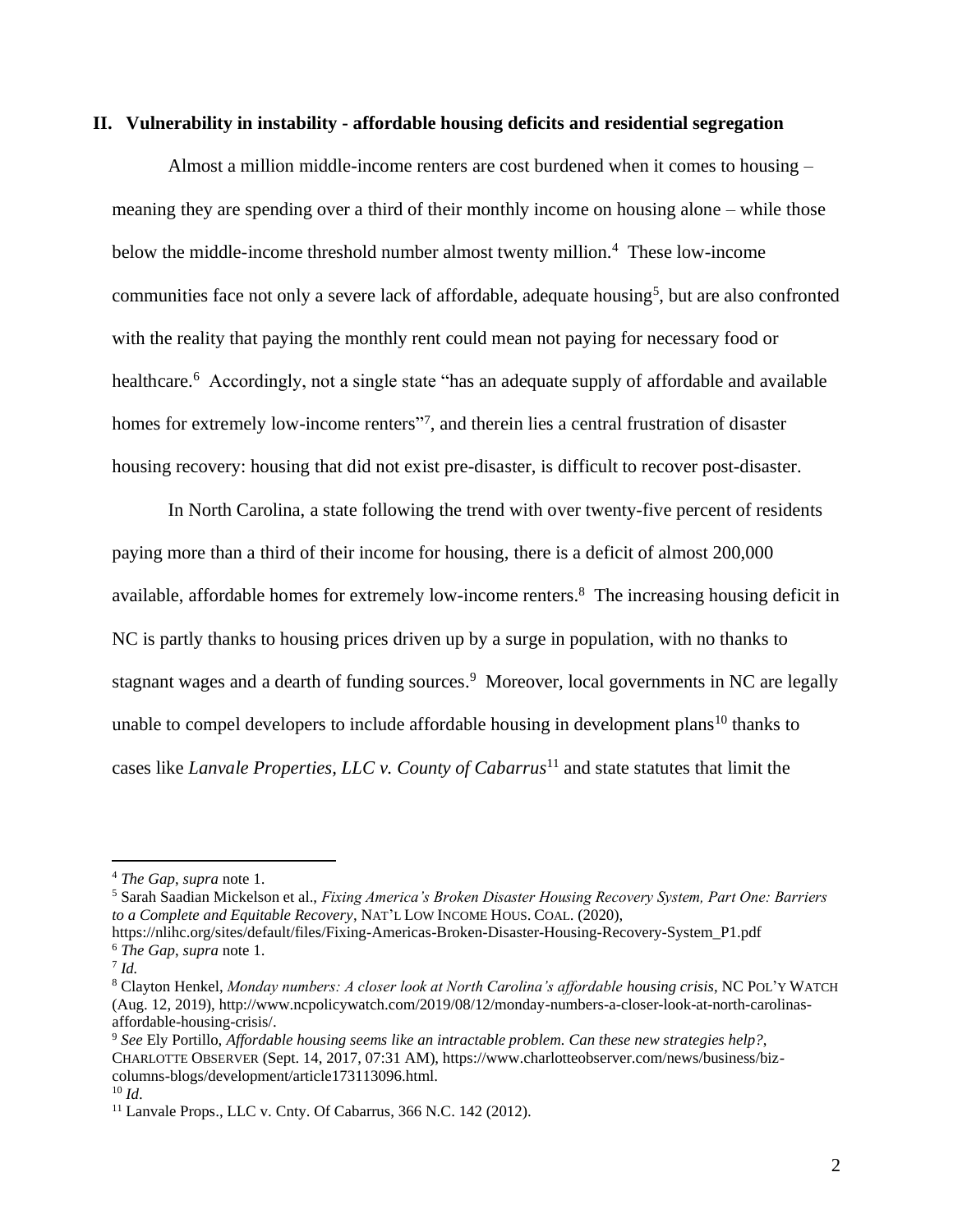authority of local governments.<sup>12</sup> This restraint of local authority directly curtails counties' and municipalities' ability to expand affordable housing without state or federal assistance.<sup>13</sup> With no change in policy or funding yet pending and increased unemployment resulting from Covid-19, it is likely existing housing shortfalls in NC will only expand, combining high demand with increased debts to decrease overall affordability.<sup>14</sup>

When these housing accessibility issues are combined with residential segregation and the environmental racism that accompanies it, low-income communities are confronted with substantially elevated vulnerability to disaster impact.<sup>15</sup> Although explicit, state-sponsored residential segregation policies like redlining were outlawed by the Fair Housing Act of 1968, their legacy continues in more than just ongoing discriminatory lending and banking practices.<sup>16</sup>

Land use, zoning, and environmental policies at all levels of government continue to allow for the concentration of low-income, minority communities in high-risk, low-value areas that invite a divestment in infrastructure and the introduction of industry. <sup>17</sup> These neighborhoods commonly see lower property values and carry less political power, allowing for zoning ordinances that encourage large-scale projects (e.g., landfills, freeways). <sup>18</sup> Low property values and little political power also likely mean poorer infrastructure, older or lower quality

<sup>12</sup> Frayda S. Bluestein, *Is North Carolina a Dillon's Rule State?*, COATE'S CANONS: NC LOCAL GOVERNMENT LAW (Oct. 24, 2012), https://canons.sog.unc.edu/is-north-carolina-a-dillons-rule-state/.

<sup>13</sup> *See* Portillo, *supra* note 9.

<sup>14</sup> *See* Maya Brenan et al., *Housing For North Carolina's Future: Policy Tools That Support Rural, Suburban, and Urban Success*, URBAN INST. (June 2020), https://www.urban.org/sites/default/files/publication/102473/housing-fornorth-carolinas-future\_0.pdf.

<sup>15</sup> *See* Casey Berkovitz, *Environmental Racism Has Left Black Communities Especially Vulnerable to Covid-19*, CENTURY FOUNDATION (May 19, 2020), https://tcf.org/content/commentary/environmental-racism-left-blackcommunities-especially-vulnerable-covid-19/.

<sup>16</sup> Meg Anderson, *Racist Housing Practices From The 1930s Linked To Hotter Neighborhoods Today*, NPR (Jan. 14, 2020, 2:38 PM), https://www.npr.org/2020/01/14/795961381/racist-housing-practices-from-the-1930s-linked-tohotter-neighborhoods-today

<sup>17</sup> *See id*.

<sup>18</sup> Berkovitz, *supra* note 15.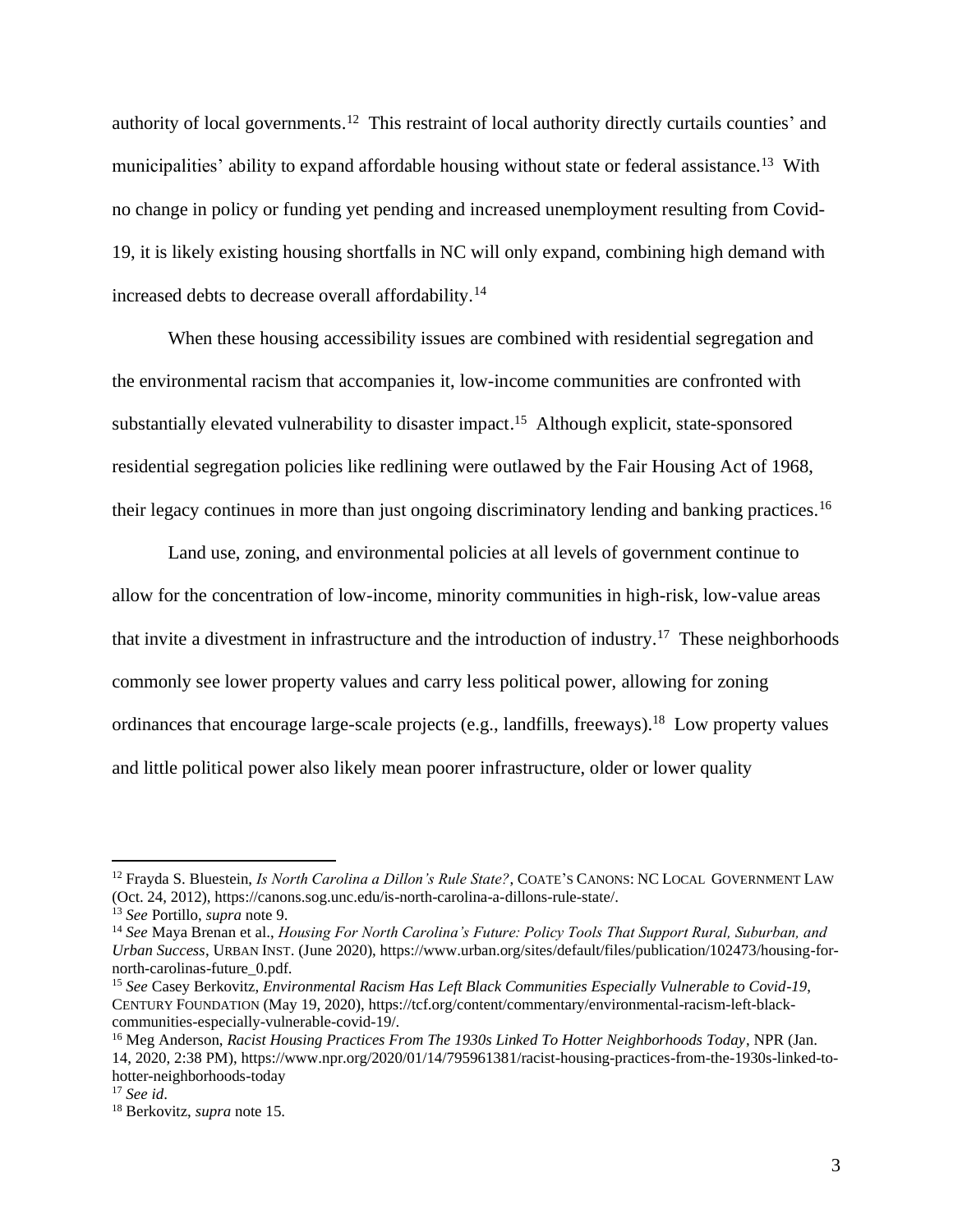construction, and fewer resources to provide flexibility and resiliency.<sup>19</sup> This cycle creates a feedback loop: large-scale, industrial projects keep property values low and low property values ensure low wealth and investment, guaranteeing that these communities maintain a high level of vulnerability to disaster impacts with few resources to recover in the aftermath.<sup>20</sup>

# **III. Barriers in housing recovery systems that slow recovery in low-income communities**

The vulnerabilities that existing housing practices create mean the residents with the least stable access to housing and resources are those most likely to face significant harm to person, property, and livelihood when disaster strikes.<sup>21</sup> The cost-benefit and one-size-fits-all methodologies of disaster housing recovery enhance these vulnerabilities by ensuring the same communities are also those least likely to receive adequate, if any, assistance post-disaster.<sup>22</sup>

# **A. The consequences of cost-benefit analysis motivated housing recovery practices**

Disaster recovery funding is often dispersed not according to need, but according to a cost-benefit analysis system meant to limit fraudulent claims and ensure the most cost-efficient use of taxpayer money.<sup>23</sup> Often, this leads to affluent, mostly white neighborhoods with higher property values receiving more aid more quickly, while low-income communities struggle to get the same funding because of low property values induced by the residential segregation feedback loop. 24

<sup>23</sup> Rebecca Hersher & Robert Benincasa, *How Federal Disaster Money Favors The Rich*, NPR (Mar. 5, 2019, 5:00 AM), https://www.npr.org/2019/03/05/688786177/how-federal-disaster-money-favors-the-rich. <sup>24</sup> *Id.*

<sup>19</sup> *See id*.

<sup>20</sup> *See id.*

<sup>21</sup> Mickelson, *supra* note 5.

<sup>22</sup> *See id.*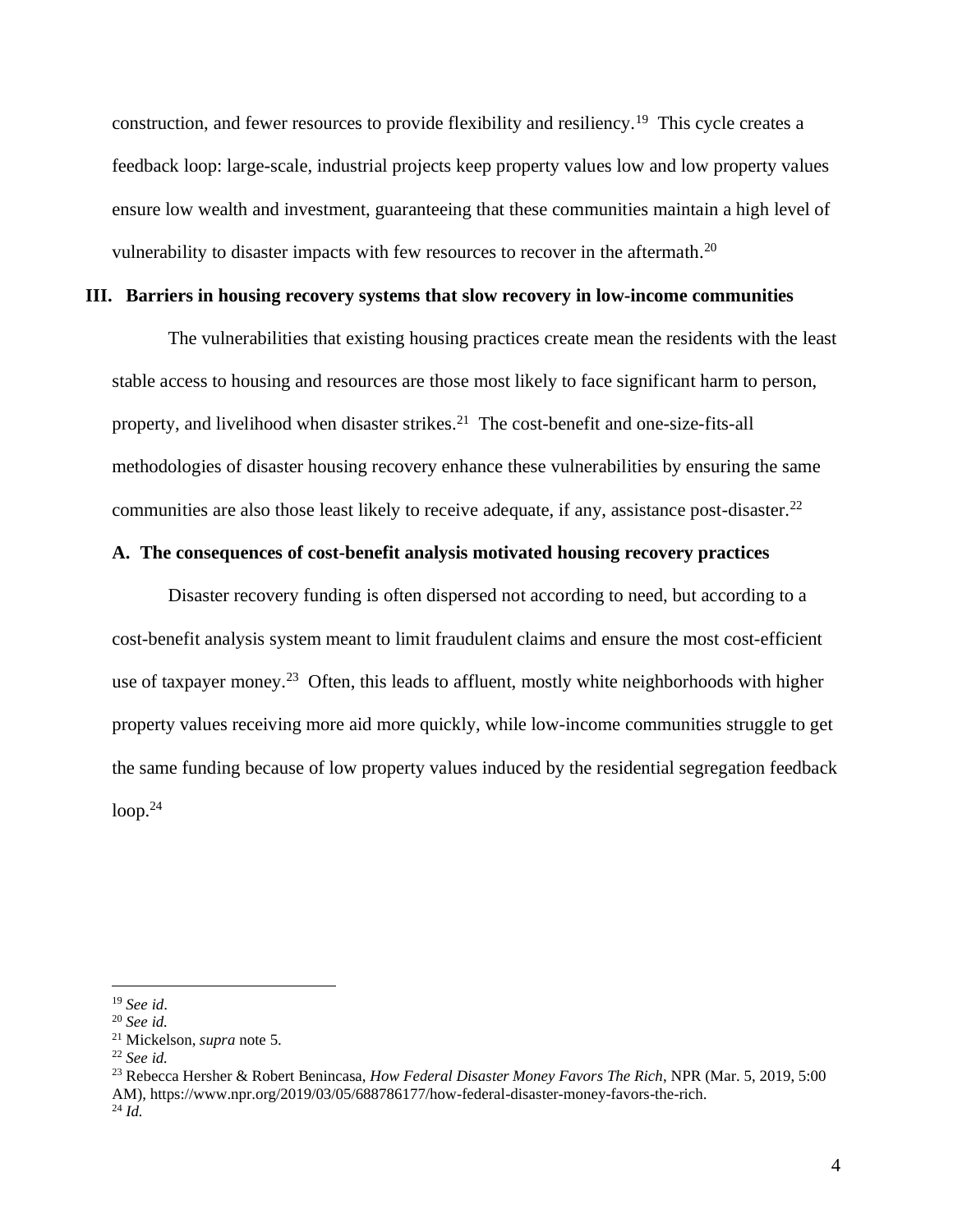Research in Louisiana and Mississippi following Hurricane Katrina demonstrates that even funding legally required to go to low-income communities can be redirected post-disaster.<sup>25</sup> In that instance, the requirement of providing a certain percentage of Community Development Block Grants ("CDBG") from the U.S. Department of Housing and Urban Development ("HUD") was waived to allow more funding to be funneled into rebuilding for homeowners.<sup>26</sup> This waiver allowed state and local governments to prioritize "higher value" communities at the expense of low- and middle-income renters because the cost-benefit analysis did not favor the latter.<sup>27</sup>

It is in part due to this precise system in which federal funding favors homeowners over renters, who are provided fewer resources in the face of scant options and high prices postdisaster.<sup>28</sup> Aware of this imbalance, the Federal Emergency Management Agency ("FEMA") has a disaster housing assistance program specifically crafted for low-income renters, but FEMA did not deploy this program during the Trump administration, and so low-income renters were left with even fewer avenues to adequate assistance.<sup>29</sup>

Other funding sources available also favor higher income communities: loans require good credit, which low-income communities have little access to; and other programs center on tax refunds, which are based on earnings and realistically only help those with high pre-disaster incomes. <sup>30</sup> Additionally, low-income families are constrained by employment, financial, and

<sup>25</sup> *See* Kevin Fox Gotham, *Reinforcing Inequalities: The Impact of the CDBG Program on Post-Katrina Rebuilding*, HOUS. POL'Y DEBATE (Jan. 28, 2014), https://www.researchgate.net/publication/271929615\_Reinforcing\_ Inequalities The Impact of the CDBG ProgrPr on Post-Katrina Rebuilding.  $^{26}$  *Id*.

<sup>27</sup> *Id.*

<sup>28</sup> *See* Mickelson, *supra* note 5.

<sup>29</sup> *See* Zack Colman & Daniel Cusick, *2 towns, 2 storms and America's imperiled poor*, E&E NEWS (Oct. 1, 2018), https://www.eenews.net/stories/1060100111/print.

<sup>30</sup>*See* Hersher, *supra* note 23.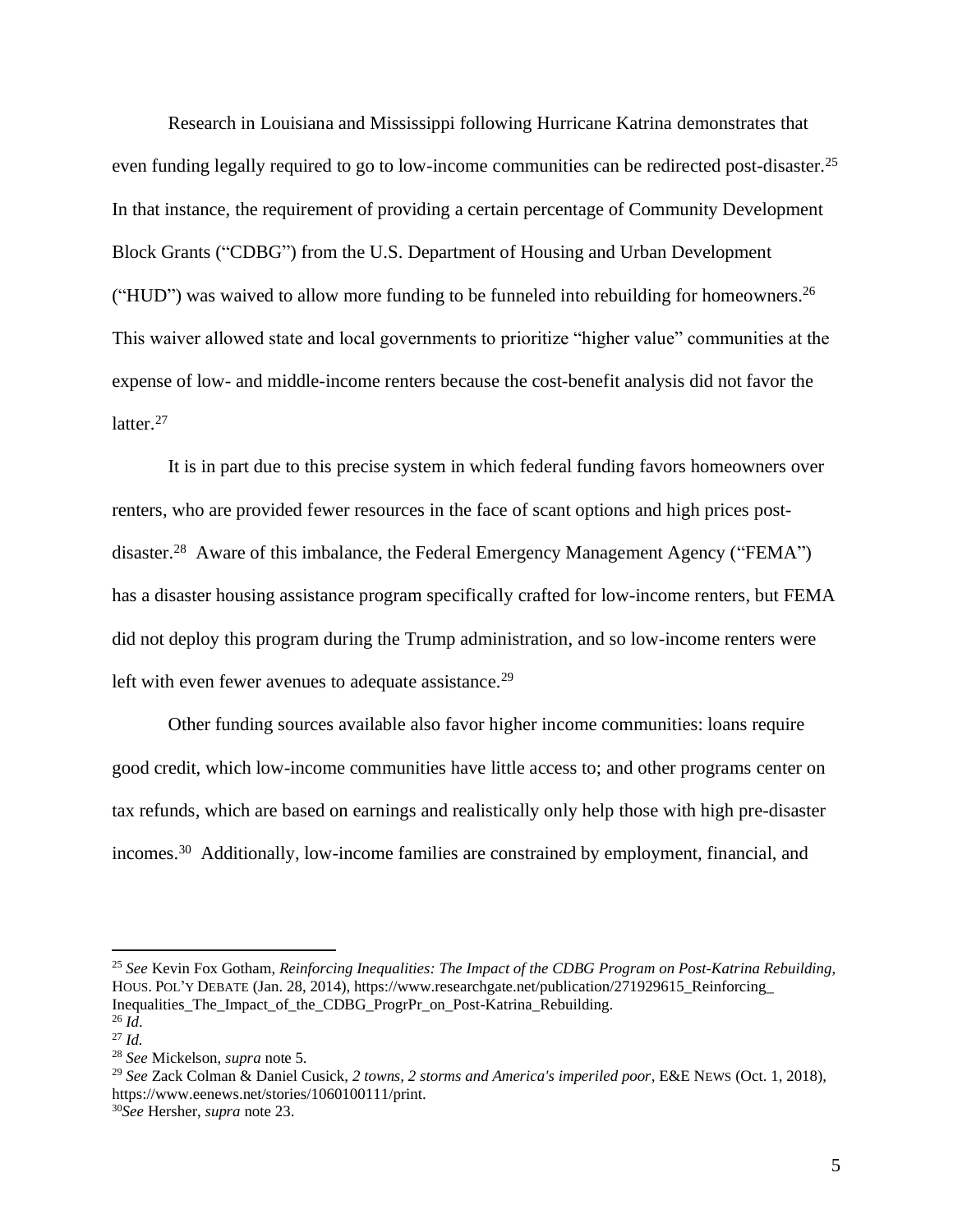transportation factors that provide them less of the flexibility necessary to seek out all possible funding options, frequently leaving them with less wealth post-disaster.<sup>31</sup>

#### **B. Drawbacks of a one-size-fits-all recovery system**

The current disaster housing recovery system caters particularly to those with the resource capacity to prepare for and mitigate against potential damage; there is little, if any, accommodation for the lived realities of low-income households within the one-size-fits-all recovery narrative.<sup>32</sup> For example, mitigation measures such as FEMA's National Flood Insurance Program ("NFIP") are less accessible to low-income renters who are both more likely to live in vulnerable flood zones and less likely to be able to afford high NFIP premiums, creating even more dependence on ineffective, exclusionary government recovery systems.<sup>33</sup>

The one-size-fits-all nature of NFIP and other federal recovery resources can also serve as notable barriers when they also conflict with local land use and zoning laws or building codes.<sup>34</sup> These ordinances are necessarily unique because they are based on the realities of the local community, economy, and geography rather than a national average, and therefore can conflict with average-based federal requirements<sup>35</sup> Additionally, zoning requirements like limiting multi-family housing in more affluent areas – those that are also likely lower risk geographically – explicitly limit housing recovery post-disaster by limiting where affordable housing such as public housing developments can be relocated and rebuilt.<sup>36</sup>

<sup>31</sup> *See id.*

<sup>32</sup> *See* Hersher, *supra* note 23.

<sup>33</sup> *See* Meredith Doswell, *The Future of Flood Insurance and its Environmental Justice Implications on North Carolina's Low-Income Communities*, ENV'T LAW SYMP. (2020),

http://studentorgs.law.unc.edu/documents/elp/2020/doswell.pdf.

<sup>34</sup> *See* Donovan Finn & John Travis Marshall, *Local Governments' Hidden Barriers to Disaster Recovery*, GOVERNING (June 6, 2018), https://www.governing.com/gov-institute/voices/col-local-governments-hiddenbarriers-disaster-recovery-zoning-building-codes.html. <sup>35</sup> *Id*.

<sup>36</sup> *See Democratizing Resilience & Disaster Recovery Initiative: A Roadmap for Community Resilience*, ENTERPRISE (Mar. 2020), https://www.enterprisecommunity.org/download?fid=13375&nid=10163.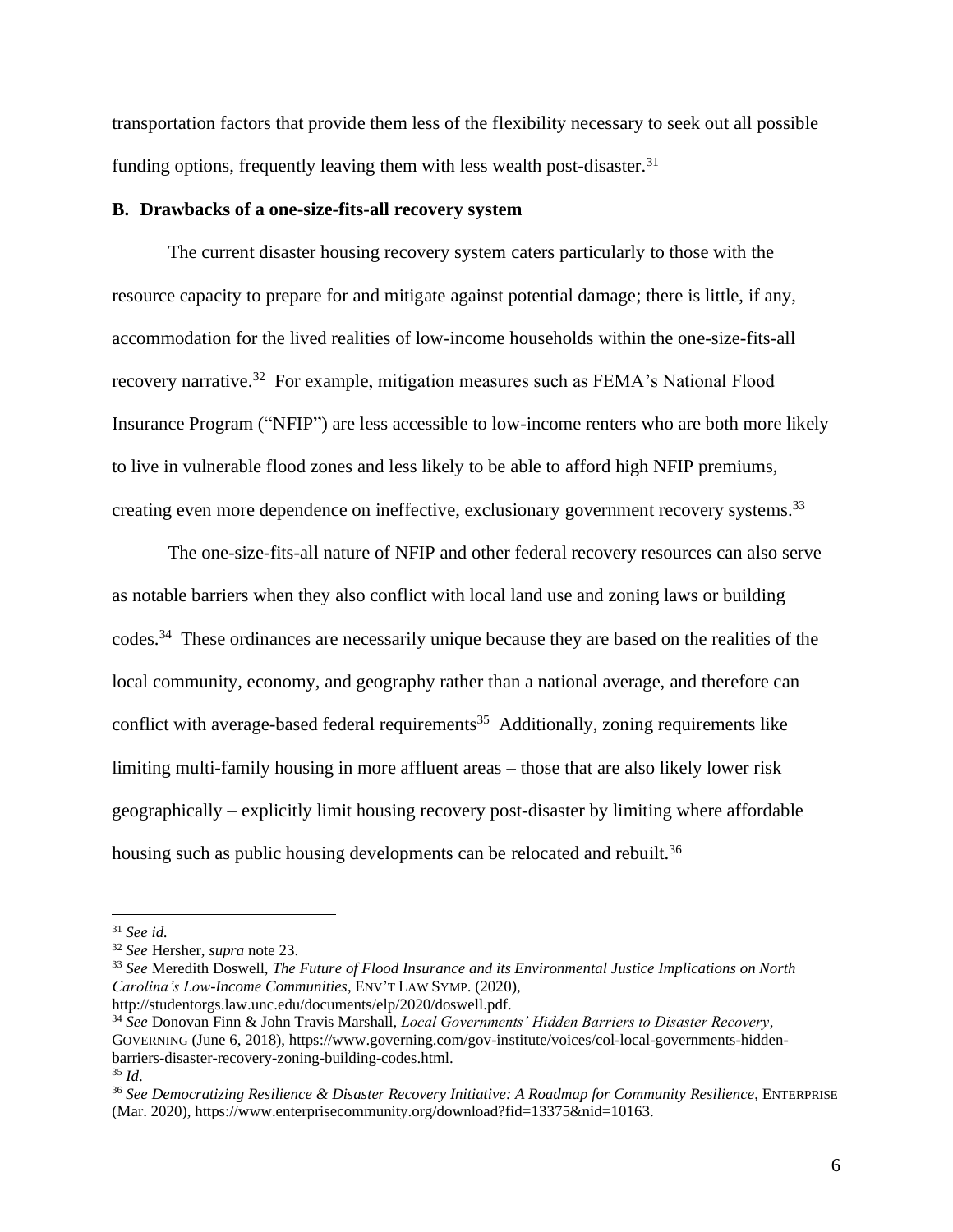In a similar one-size-fits-all mindset, low-income homeowners also face inflexible requirements in proving land ownership, something most middle- and high-income homeowners do not have to consider. <sup>37</sup> Particularly in southern states, low-income families lack access to legal representation and sometimes pass down land with no legal documentation, leaving them in the grey area of heirs' property – a legal process where those descended from the original owner inherit part ownership of the land.<sup>38</sup> Many of these families assume the land is rightfully owned but lack any formal deed or title documentation required by federal and state agencies (like ReBuild  $NC^{39}$ ) to ensure access to recovery funding.<sup>40</sup> Even though heir property issues are fairly common throughout the South, these agencies rarely allow low-income households to show ownership through other means.<sup>41</sup>

As a result, a slow, complex, and difficult to navigate buyout or elevation process often faces those homeowners whose homes have become unsellable or uninhabitable.<sup>42</sup> Again, little to no consideration is given to a lack of access to legal counsel and political power, the presence of either of which can often hasten the process of navigating post-disaster relief for higher income communities. <sup>43</sup> Likewise, a lack of information and the impossibility of waiting multiple years for necessary improvements or funds generally discourages low-income residents from accessing these processes in the first place.<sup>44</sup> Furthermore, impacted cities and local

<sup>39</sup> *Required Forms and Documentation: Online Application Development*, REBUILD NC (May 13, 2020), https://files.nc.gov/rebuildnc/Images/homeowner-recovery/Required-Forms-and-Documentation-Guide- 5-13-20\_508.pdf.

<sup>37</sup> Lizzie Presser, *Their Family Bought Land One Generation After Slavery. The Reels Brothers Spent Eight Years in Jail for Refusing to Leave It.,* PROPUBLICA (July 15, 2019), https://features.propublica.org/black-land-loss/heirsproperty-rights-why-black-families-lose-land-south/.

 $38 \, Id$ .

<sup>40</sup> *See id*

<sup>41</sup> *See id.*

<sup>42</sup> *See* Hersher, *supra* note 23.

<sup>43</sup> *See id.*

<sup>44</sup> *See id.*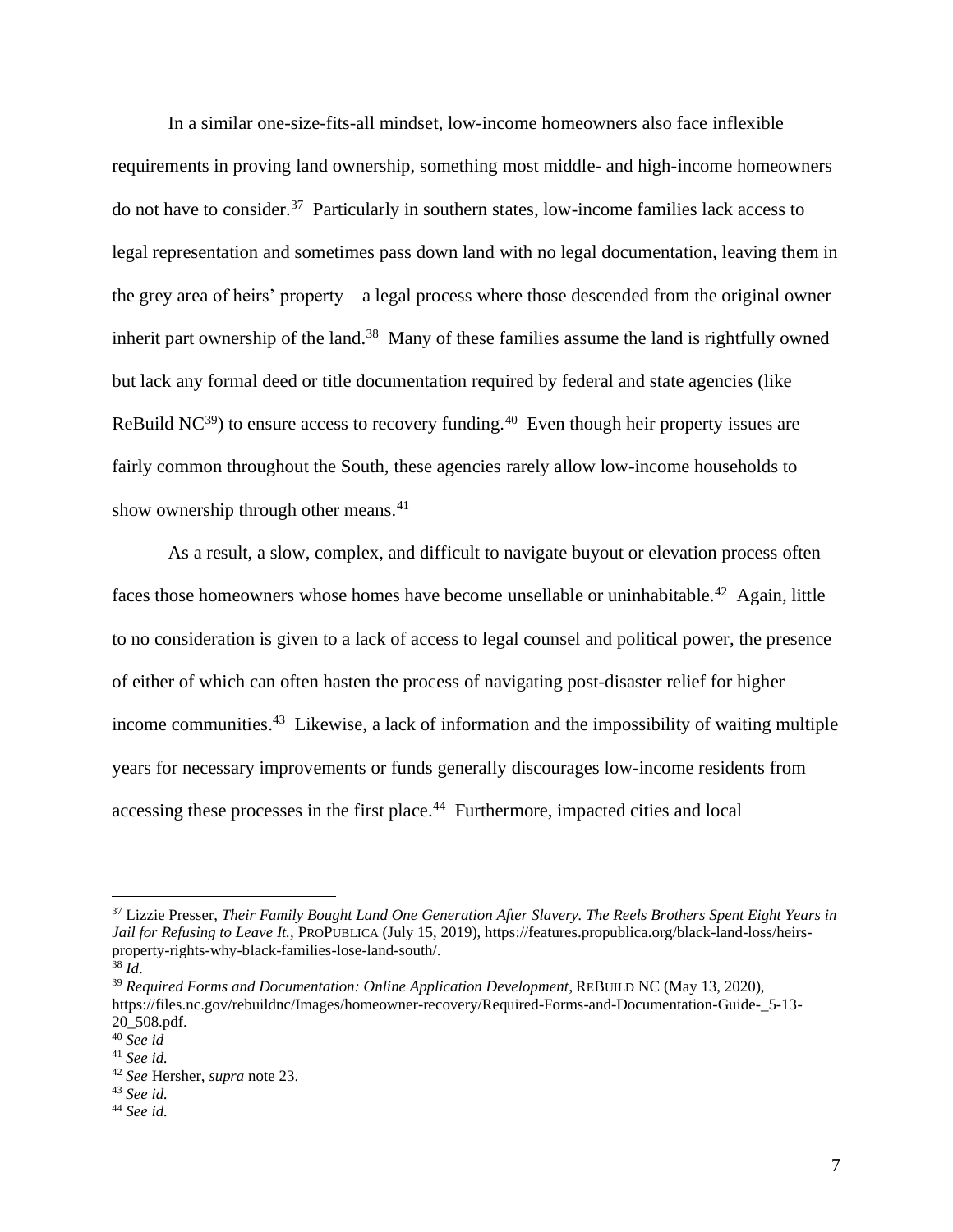governments are the ones forced to pay buyout and mitigation costs upfront, and then wait for FEMA's Hazard Mitigation Grant Program ("HMGP") to potentially, eventually reimburse them. <sup>45</sup> This slows the progress of local projects and creates a circuitous recovery system reliant on federal scheduling rather than local need.<sup>46</sup>

## **IV. Vulnerability and Structural Barriers in Robeson County, North Carolina**

As a community where almost a quarter of the majority minority residents – forty-two percent identifying as Native American, twenty-three percent as African American – are categorized as living in poverty, Robeson County in southeastern NC faces many of these barriers.<sup>47</sup> Over a quarter of the county's residents are cost-burdened – spending more than onethird of their income on housing – while almost half of Robeson's renters struggle to afford their monthly rent.<sup>48</sup> In reference to communities like Robeson, a Center for American Progress report posits that, "systemic and historic disparities in North Carolina, driven by discriminatory zoning, housing discrimination, the longstanding practice of concentrating sources of pollution in low-income communities and communities of color, among other unjust policies, have exacerbated the risks and impacts of . . . flooding . . . and other climate change impact[s] . . . . "<sup>49</sup>

In line with historical and contemporary practices, cities in Robeson County such as Lumberton were built along racial lines.<sup>50</sup> White, affluent downtown areas were built on higher ground while African American communities were pushed into floodplains near the Lumber

<sup>45</sup> T.C. Hunter, *Mitigation work plods slowly along*, ROBESONIAN (June 7, 2019), https://www.robesonian.com/news/124041/mitigation-work-plods-slowly-along <sup>46</sup> *See id*.

<sup>47</sup> *Quick Facts: Robeson County, North Carolina*, U.S. CENSUS BUREAU (July 1, 2019), https://www.census.gov/quickfacts/fact/table/robesoncountynorthcarolina#. <sup>48</sup> Henkel, *supra* note 8.

<sup>49</sup> Jennifer Allen, *Report Links Racial, Environmental Justice*, COASTAL REV. ONLINE (Sept. 9, 2020), https://www.coastalreview.org/2020/09/report-links-racial-environmental-justice/.

<sup>50</sup> Colman, *supra* note 29.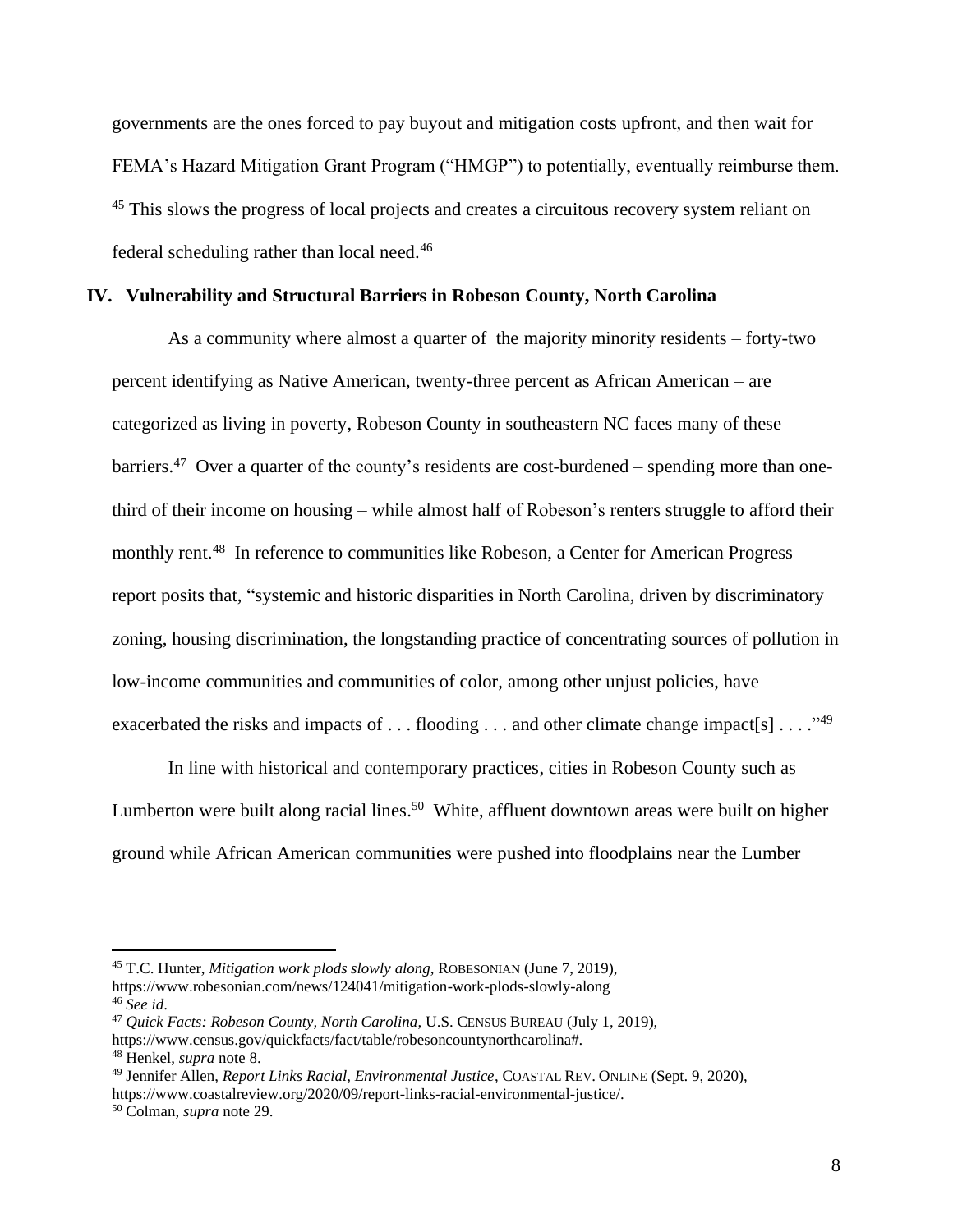River – a development pattern that has survived to today.<sup>51</sup> Moreover, low-income communities in Robeson County wrestle with myriad environmental justice issues ranging from large-scale hog farming to industrial groundwater contamination that make residents disproportionately vulnerable to stagnated recovery processes due to the state and local government sanctioned toxicity of the floodwaters inundating their homes.<sup>52</sup> Absence of local authority over private business compounded these concerns when CSX Transportation was allowed to stonewall attempts to fill in a gap in the levee that existed along their railroad, resulting in the flooding of hundreds of homes after both Hurricanes Matthew and Florence in 2016 and 2018 respectively.<sup>53</sup>

Devastated communities like Lumberton were then hindered in their recovery efforts by the sluggish state dispersal of CDBG funding to middle- and low-income residents postdisaster.<sup>54</sup> This "slow spending" was largely due to a bureaucratic failure to prepare: the state struggled to meet preset federal assessment requirements from HUD and the U.S. Environmental Protection Agency, lacked a specific agency responsible for the dissemination of funds, and had a dearth of local experts well-versed in managing CDBG's.<sup>55</sup> These factors meant that when funding was provided, it passed through multiple, inexpert agencies, creating an unwieldy, inefficient, and largely ineffective system. <sup>56</sup> The establishment of the NC Office of Recovery and Resiliency and realization of federal requirements brought spending "on pace" according to

<sup>51</sup> *Id*.

<sup>52</sup> Lisa Sorg, *Waiting to exhale: Controversial wood pellet plant would burden Lumberton with more pollution*, NC POL'Y WATCH (Apr. 27, 2020), http://www.ncpolicywatch.com/2020/04/27/waiting-to-exhale-controversial-woodpellet-plant-would-burden-lumberton-with-more-pollution/.

<sup>53</sup> Natalie Keyssar & Alleen Brown, *Devastated by One Hurricane, and Then Another, a Community Confronts the Company That Refused to Block the Floodwaters*, THE INTERCEPT (June 2, 2019, 9:00 AM),

https://theintercept.com/2019/06/02/lumberton-north-carolina-hurricane-matthew-florence-flooding-csx/.

<sup>54</sup> *See*, Adam Wagner, *HUD says North Carolina's long-criticized disaster spending is finally 'on pace'*, NEWS & OBSERVER (Oct. 16, 2019, 06:00 AM), https://www.newsobserver.com/news/weather-news/article236246148.html. <sup>55</sup> *See id*.

<sup>56</sup> *See id.*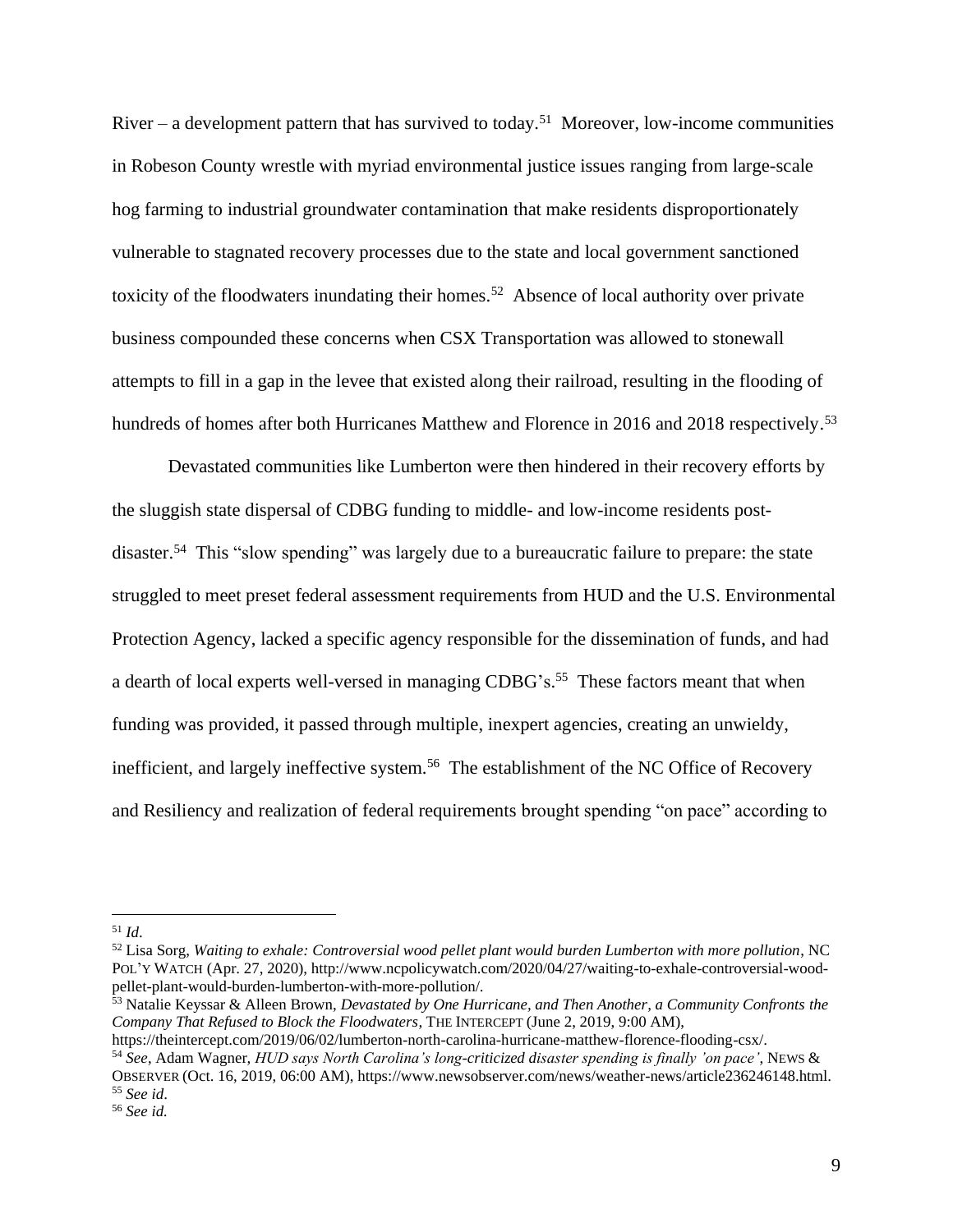HUD<sup>57</sup>, but that spending has been insufficient to get low-income families into permanent housing.<sup>58</sup>

The funding federal and state agencies have allocated has struggled to get to those most in need; for instance, funding allocated by HUD was earmarked for a subsidized rental scheme that many low-income households could not afford, rendering the funds virtually useless for their intended purpose. <sup>59</sup> Additionally, ReBuild NC's strict requirement of a deed or title as proof of ownership<sup>60</sup> likely limited access to funding by the sizeable amount of affordable housing categorized as 'heir property' that was affected throughout NC, including in Robeson County.<sup>61</sup>

Compounding an overall lack of available funds is a significant affordable housing deficit: two entire public housing developments damaged during Hurricane Matthew remain empty after the local housing authority called for their replacement on higher ground, the cost of which is not covered by the housing authority's flood insurance and the movement of which is challenging provided zoning requirements and overall cost of construction.<sup>62</sup> Furthermore, private businesses have augmented the local shortage by buying up impacted properties and increasing the rent, sometimes by more than three times, with limits on municipal authority leaving local governments powerless to intervene.<sup>63</sup>

<sup>57</sup> *See id.*

<sup>58</sup> *See* Sayma Khajehei, *Recovery challenges of public housing residents after disasters: Lumberton, North Carolina after Hurricane Matthew*, IOWA STATE UNIV. (2019),

https://lib.dr.iastate.edu/cgi/viewcontent.cgi?article=8490&context=etd.

<sup>59</sup> *Id*.

<sup>60</sup> *Required Forms*, *supra* note 39.

<sup>61</sup> *See* Mai Thi Nguyen et al., *Recovering Affordable Housing in Eastern North Carolina Post-Hurricane Matthew: A Strategy Forward*, UNC CHAPEL HILL (Aug. 31, 2017),

https://coastalresiliencecenter.unc.edu/files/2018/09/Affordable-Housing-Strategy-for-Eastern-NC.pdf. <sup>62</sup> Khajehei, *supra* note 58.

<sup>63</sup> *See* Amanda Morris, *Mobile Home Residents Hit With Soaring Rent After Hurricanes*, CLAIMS J. (July 11, 2019), https://www.claimsjournal.com/news/southeast/2019/07/11/291901.htm.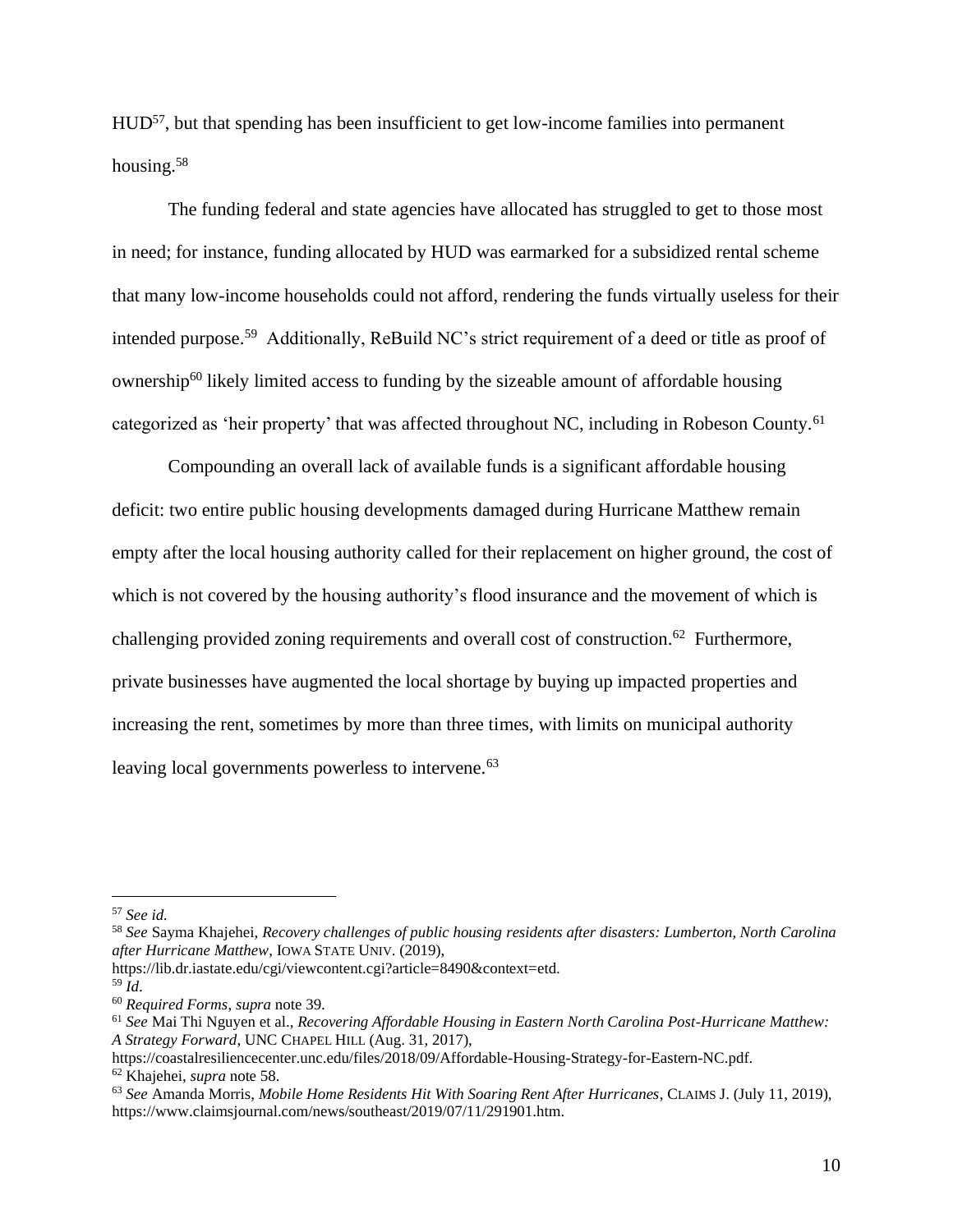Even Robeson County residents who own their homes and qualify for assistance struggle to access funding. <sup>64</sup> Only about a quarter of the 400 Lumberton residents who applied for a buyout or elevation through FEMA's HMGP were approved; those who were not were forced to refocus their efforts on CDBG's and other funding sources while their homes remained uninhabitable and unsellable. <sup>65</sup> Even residents who were approved face uncertain wait times and remain dependent on appraisals, further approvals, in addition to the city's struggles to find funding piecemeal based on FEMA's reimbursement schedule.<sup>66</sup>

The convoluted recovery mechanisms, lack of authority of local government, and diminished value placed on low-income communities have led to a lower prioritization of funding for public and affordable housing recovery.<sup>67</sup> Many homeowners and renters alike remain without permanent housing even now, with some communities displaced entirely<sup>68</sup> as federal, state, and local governments continue to rebuild within the cost-benefit model that made these communities so vulnerable in the first place.<sup>69</sup>

# **V. Policy suggestions for equitable housing recovery**

The current disaster housing recovery system is broken; it cannot provide the assistance, resources, or even information needed by low-income communities to secure permanent, affordable, adequate post-disaster housing.<sup>70</sup> Policy suggestions to address these inadequacies, protect low-income communities, and advance an equitable disaster housing recovery model have been proposed by organizations like NLIHC and include:

<sup>64</sup> *See* Hunter, *supra* note 45.

<sup>65</sup> *Id*.

<sup>66</sup> *Id*.

<sup>67</sup> Khajehei, *supra* note 58.

<sup>68</sup> Morris, *supra* note 63.

<sup>69</sup> *See* Khajehei, *supra* note 58.

<sup>70</sup> Mickelson, *supra* note 5.